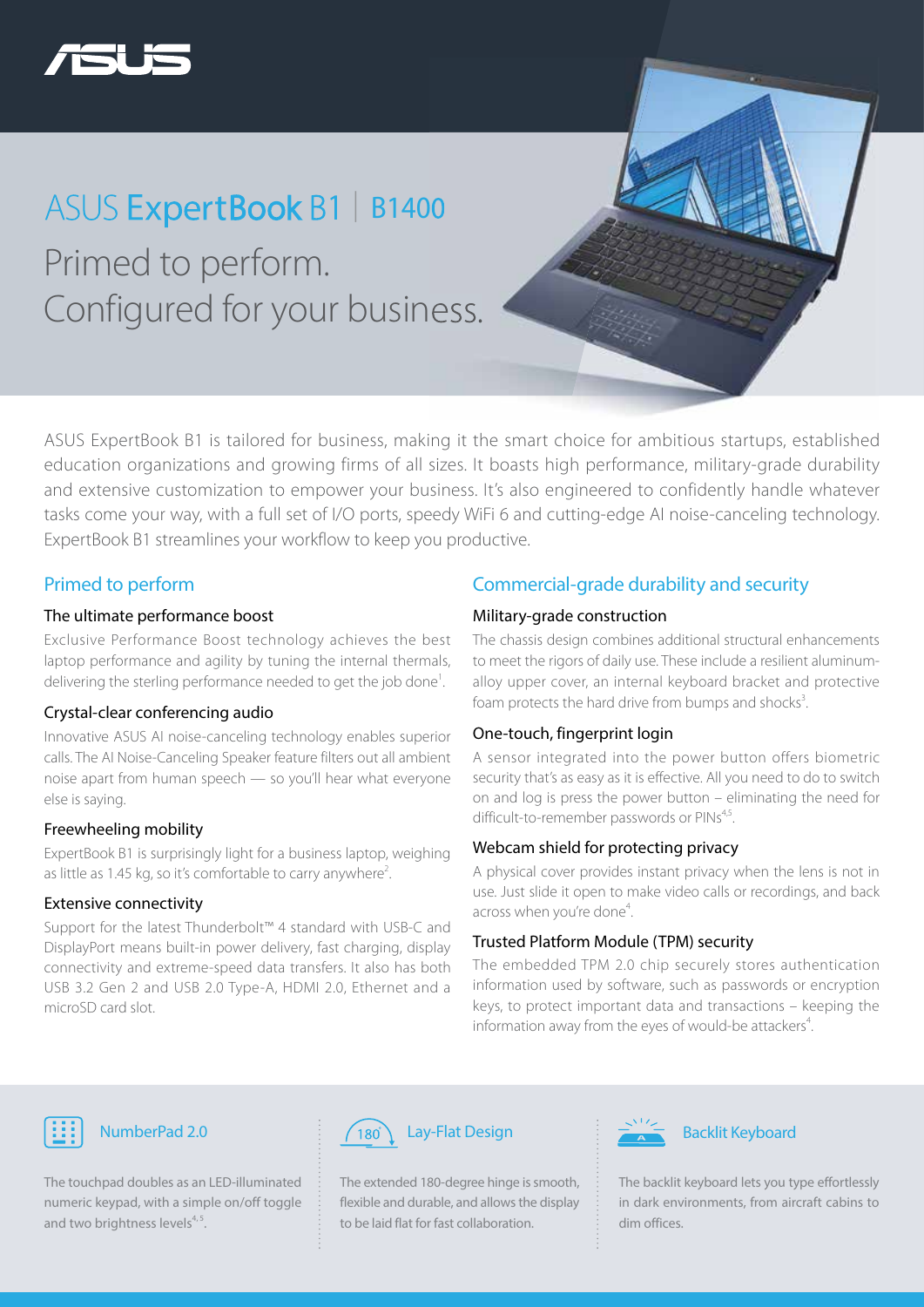1. To enable Performance Mode, please keep the laptop plugged in for the best performance, set the Windows power option as ASUS Recommended Mode, and select Performance Mode in the MyASUS software.

2. Product weight may vary according to device configuration.

4. NumberPad 2.0, fingerprint sensor, backlit keyboard, TPM 2.0 and a front camera are optional. 5. All versions of NumberPad are applicable only to the Microsoft Windows operating system.

6. All specifications are subject to change without notice. Please check with your supplier for exact offers. Products may not be available in all markets.



3. The testing data includes the requirements of both military-grade standards and ASUS quality tests.

# SPECIFICATIONS | B1400CEAE / B1400CEPE

| <b>Model</b>            | <b>ASUS ExpertBook B1400CEAE</b>                                                                                                                                                                                     | <b>ASUS ExpertBook B1400CEPEA</b>                                                                                    |
|-------------------------|----------------------------------------------------------------------------------------------------------------------------------------------------------------------------------------------------------------------|----------------------------------------------------------------------------------------------------------------------|
| <b>CPU</b>              | Intel® Core™ i7 1165G7 Processor<br>Intel® Core™ i5 1135G7 Processor<br>Intel® Core™ i3 1115G4 Processor<br>Intel® Pentium 7507 Processor<br>Intel® Celeron 6305 Processor                                           | Intel® Core™ i7 1165G7 Processor<br>Intel® Core™ i5 1135G7 Processor<br>Intel® Core™ i3 1115G4 Processor             |
| <b>Operating System</b> | Windows 10 Pro (ASUS recommends Windows 10 Pro)<br>Windows 10 Home<br>Endless OS<br>On-board 4 / 8 / 16 GB DDR4-3200 MHz dual-channel support                                                                        |                                                                                                                      |
| On Board Memory         |                                                                                                                                                                                                                      |                                                                                                                      |
| <b>Memory Slot</b>      | 1 x SODIMM, supports 4 / 8 / 16 / 32 GB                                                                                                                                                                              |                                                                                                                      |
| Memory Max.             | Up to 48GB                                                                                                                                                                                                           |                                                                                                                      |
| <b>Storage</b>          | 1TB SATA 5400RPM 2.5" HDD, 256GB M.2 NVMe™ PCIe® 3.0 SSD<br>2TB SATA 5400RPM 2.5" HDD, 512GB M.2 NVMe™ PCIe® 3.0 SSD                                                                                                 | 1TB SATA 5400RPM 2.5" HDD, 128GB M.2 NVMe™ PCIe® 3.0 SSD<br>1TB SATA 5400RPM 2.5" HDD, 512GB M.2 NVMe™ PCIe® 3.0 SSD |
| <b>Display</b>          | 14.0" HD (1366 x 768), sRGB 100% (NTSC:45%), anti-glare, 220 nits, NTSC:45%<br>14.0" FHD (1920 x 1080), sRGB 100% (NTSC:45%), value IPS, 250 nits, NTSC:45%                                                          | 14.0" FHD (1920 x 1080), sRGB 100% (NTSC:45%), anti-glare, 220 nits, NTSC:45%                                        |
| <b>GPU</b>              | Intel <sup>®</sup> UHD graphics<br>(Intel® Celeron® 6305 / Intel® Pentium® Gold 7505 /<br>Intel® Core™ i3)<br>Intel <sup>®</sup> Iris X <sup>e</sup> graphics<br>(Intel® Core™ i5/ Intel® Core™ i7)                  | NVIDIA® GeForce® MX330 graphics                                                                                      |
| Interface               | 1 x USB 3.1 Gen 1 Type-C™ (up to 5Gbps)<br>2 x USB3.2 Gen2 Type-A / 1 x USB2.0 Type-A<br>1 x HDMI 1.4 / 1 x RJ45 Gigabit Ethernet<br>1 x MicroSD Card slot / 1 x Kensington lock<br>1 x D-SUB / 1 x Audio Combo Jack |                                                                                                                      |
| <b>Video Camera</b>     | 720p HD camera / Webcam Shield                                                                                                                                                                                       |                                                                                                                      |
| Wireless                | Dual-band 2x2 WiFi 6 (802.11ax) + Bluetooth® 5.2                                                                                                                                                                     |                                                                                                                      |
| ${\sf LAN}$             | 10/100/1000 Mbps                                                                                                                                                                                                     |                                                                                                                      |
| Audio                   | Al Noise-Canceling Technology<br>2 integrated stereo speakers<br>Array microphone with Cortana voice-recognition support                                                                                             |                                                                                                                      |
| Weight                  | 1.45 kg                                                                                                                                                                                                              |                                                                                                                      |
| <b>Dimension</b>        | 323.4 (W) x 215.65 (D) x 19.2 (H) mm                                                                                                                                                                                 |                                                                                                                      |
| <b>Battery</b>          | 3-cell, 42 W Li-ion Polymer                                                                                                                                                                                          |                                                                                                                      |
| <b>AC</b> adapter       | ø4.5, 65W AC Adapter, Output: 19V DC, 3.42A, 65W,<br>Input: 100~240V AC 50/60Hz universal                                                                                                                            | ø4.5, 90W AC Adapter, Output: 19V DC, 4.74A, 90W,<br>Input: 100~240V AC 50/60Hz universal                            |
| Keyboard                | Full-size, spill-resistant, with 1.5 mm key travel 'chiclet' keyboard                                                                                                                                                |                                                                                                                      |
| Security                | TPM 2.0 (Optional), Webcam Shield (Optional), Kensington Lock slot (Optional)                                                                                                                                        |                                                                                                                      |
| Manageability           | ASUS Control Center, ASUS Business Manager, MyASUS                                                                                                                                                                   |                                                                                                                      |
| Certification           | Energy star, EPEAT Gold, RoHS, FCC Compliance, BSMI, CCC, CB                                                                                                                                                         |                                                                                                                      |
|                         |                                                                                                                                                                                                                      |                                                                                                                      |

Built-in biometric security, with a fingerprint sensor that's integrated into the power button.



Rock Solid construction with alumnialloy lid, internal still bracing and proactive foam to protect HDD.

A dTPM chip securely stores authentication information used by software, such as password and importation transactions.